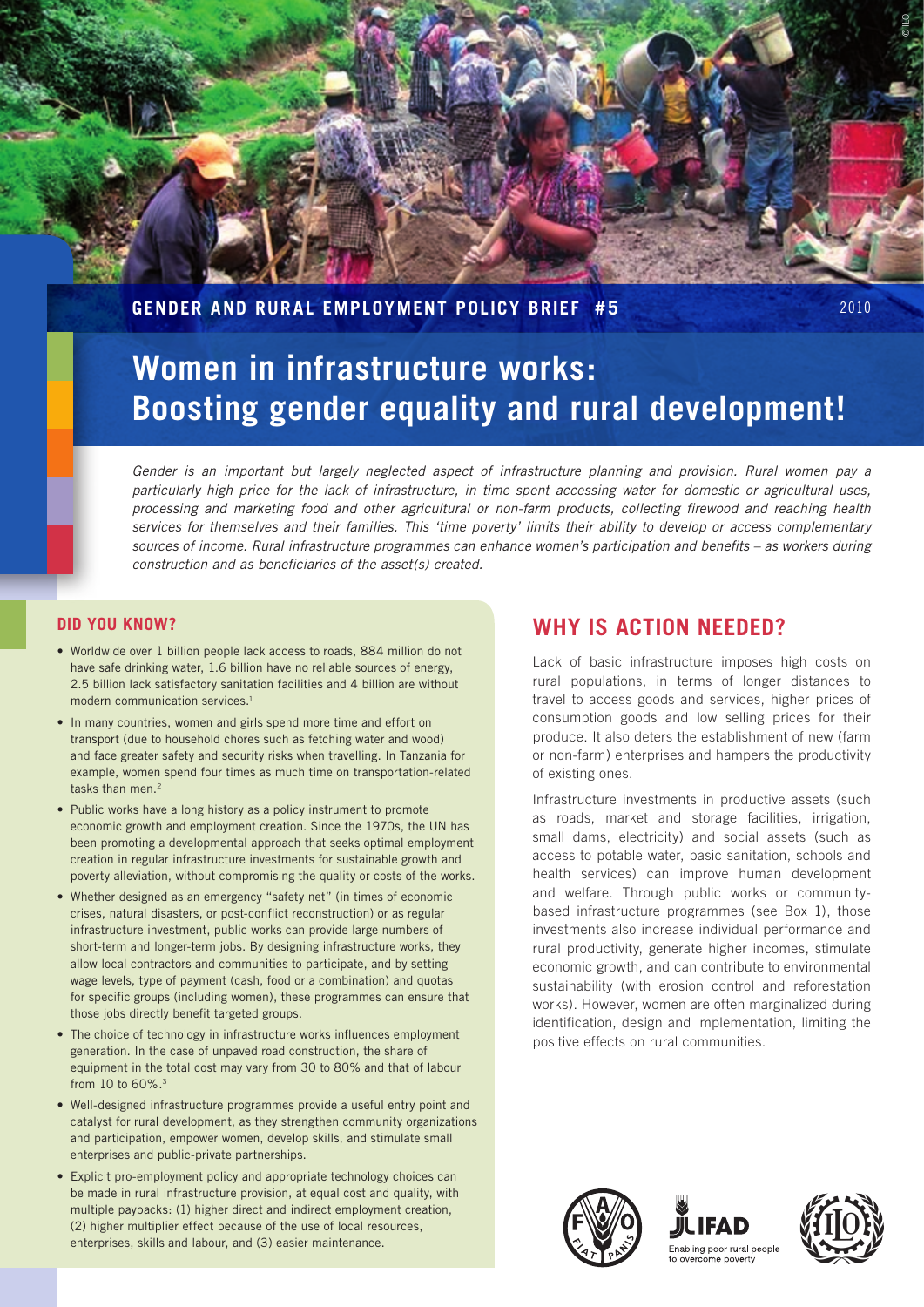#### **Box 1 Public works and communitybased infrastructure programmes**

**Public works** are usually large scale programmes (e.g. roads) directly implemented by the State or sub-contracted to the private sector.

**Community-based infrastructure programmes** are multisectoral, participatory, and respond to demands and needs identified at the local (village) level.



Work on a school in Sri Lanka.

#### **1. Women do not always enjoy easy access to jobs in public works**

- The proportion of women among construction workers varies between and within public works programmes, between regions, as well as from one village to another and between types of infrastructure within the same programme in the same region or province.4
- The main factors hindering rural women's participation as wage labourers in public works are:
	- The domestic labour division usually assigns women primary responsibility for childcare and domestic work (including fetching water and firewood often over long distances, with few transport means and infrastructure). This restricts their time for productive activities, and often means they can only participate in works within or near their village.
	- Wage work is often traditionally reserved for men and construction work is usually considered a man's job.
	- In areas of job scarcity and low agricultural incomes, women face stiff competition from men in public works projects, unless there are pro-active recruitment measures or quotas for women.
	- Information on job availability provided at district level or at the construction site may not reach women, or may not reach them in time to

#### **Box 2 The Indian National Rural Employment Guarantee Act (NREGA, 2005)**

The NREGA guarantees 100 days of work at the statutory minimum wage to all rural households whose members are willing to perform unskilled manual labour. With a quota of at least 1/3 of jobs reserved for women, as well as child care facilities at work sites, participation of women in the schemes has been remarkable, although with significant variations across regions. NREGA work is widely accepted because it is government work, locally available, with regular and predictable working hours, and normally paid above local rural wages. Other significant benefits include increased food security and better livelihood options. The availability of local wage employment at the statutory minimum wage for women is a new development associated with the NREGA.<sup>5</sup> Source: Khera, Reetika and Nandini Nayak, 2009

organize alternative arrangements for child care and domestic chores.

- Even when women take part in public works, they tend to be hired as unskilled labour and are underrepresented in skilled or supervisory positions.
- Women and girls generally have lower access to transportation than men making them less flexible to accept jobs far away from their homes.
- • Despite these constraints, evidence suggests that, given the opportunity, many women are interested in wage earning opportunities in public works to meet financial obligations, improve their incomes or ensure their family's subsistence and well-being (as illustrated in Box 2 with the Indian National Rural Employment Guarantee Act), where nearly 50% of the jobs are taken by women.

## **2. Women's participation is relatively higher in community-based infrastructure programmes**

- • Community-based rural infrastructure programmes may be planned and implemented entirely by local communities using local labour and resources or they may be developed, implemented and funded by governments, donors or NGOs in ways that encourage full participation of local stakeholders in the design, implementation and management/maintenance of the new assets.
- The returns of a gender focus in community works can be very high (e.g. project performance, improved maintenance, household well-being and women's empowerment) and adds no significant cost.
- As these works take place in or near the village, often women can easily combine working in them with their domestic and care duties. Many such projects have reported a high or even majority participation of women.
- Nonetheless, rural women tend to be under-represented in the identification and design stages of these works. As a result, women may not be included as paid labourers in implementation and maintenance, and the new assets may not meet their needs.

# **WHAT ARF THF policy options?**

Whether designed as an emergency "safety net" or as regular infrastructure investments (see Box 3), public works can provide large numbers of short-term and longer-term jobs and offer opportunities for greater gender equality in rural employment. Deliberate efforts are needed to ensure women's participation and benefits from infrastructure programmes.

## **Box 3 Infrastructure works in Haiti**

The ILO/UNDP/WFP Programme for natural disaster prevention and environmental rehabilitation in the Artibone Region in Haiti, implements water and soil conservation projects that provide income and enhance agricultural produce. Providing combined food and cash payments, these projects generate jobs of a 25-day duration to 3,600 households, about half of which are women headed.

Source: ILO, UNDP, WFP, and Republic of Haiti, 2009<sup>6</sup>

© ILO/Artibone project



Environmental rehabilitation in Haiti.

Infrastructure works need to be explicitly gender-sensitive and should seek to do the following:

## **1. Ensure gender equality in rural public works**

Policy makers should:

• Design and implement gender-sensitive public works programmes, so that women can participate alongside men, despite the traditional division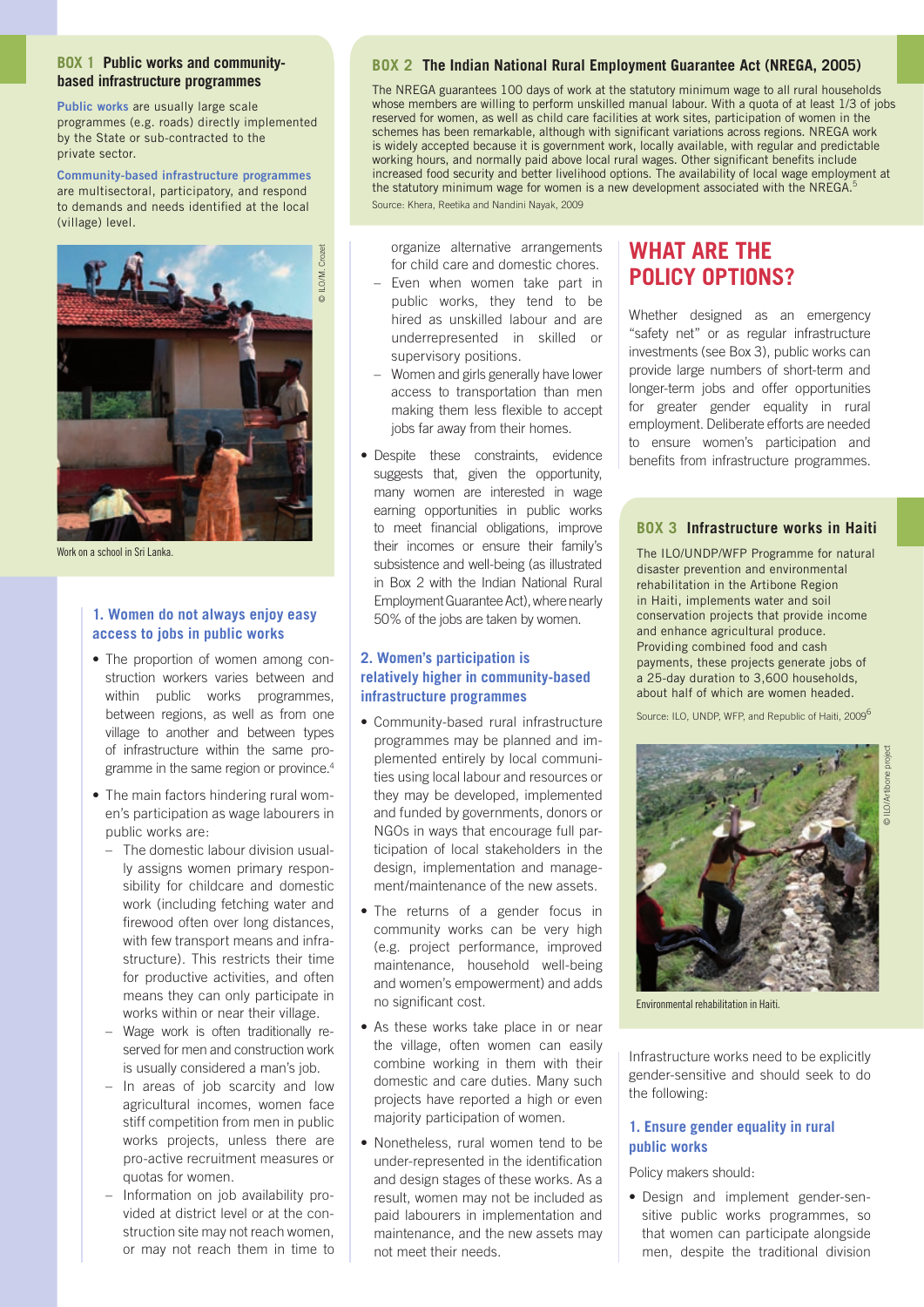of labour, and women's greater time poverty, restricted mobility and limited access to information.

- Consult with women about the type of jobs they can do as the range is often wider, or can progressively be made wider, than the perceived traditional male/female division of labour. For instance, Islamic law permits women to carry out virtually all construction works, except climbing ladders and working in wells or underground.
- Encourage women to perform tasks traditionally reserved, or perceived to be reserved, for men and create incentives to relax rigid social norms on the gender division of labour.
- Set decent work standards and include positive actions for women workers to secure equal access to jobs and training, and equal pay for work of comparable value.
- Use targeted strategies and approaches to facilitate women's access to wage labour in public works, from the design to the implementation and monitoring stages.

#### **2. Ensure that gender concerns are adequately addressed in infrastructure project design and implementation**

Project designers and implementers should:

• Make sure that gender constraints are specifically addressed by assigning a gender expert at each strategic phase of project design and implementation (see Box 4). This expert should work closely with concerned women, designers, technicians and professionals to better understand rural women's needs and ensure gender-appropriate

#### **Box 4 Women's participation in irrigation programmes**

Women use water as farmers in irrigated agriculture, and in other livelihood activities: most irrigation systems do not only deliver water for field crops, but also for domestic use. Changes in irrigation management may have very different impacts on women and men, depending in part on women's roles as decision makers. Irrigation planners should involve local women in analyzing their situation, needs and concerns regarding ways to improve irrigation management. FAO has prepared handbooks on gender analysis and a specialized field guide that combines irrigation issues and practices with socio-economic and gender analysis (see details in tools section).

#### **Box 5 Women's participation in public works in Peru**



The Rural Roads Maintenance Programme in Peru (2003-2006) increased female participation from 3.5% to 24% by setting a female quota of 10% in micro enterprises combined with gender training for stakeholders in the project. Women's decision-making roles increased in the enterprises that received gender training (see graph). Women undertook all maintenance activities and performed better than men in many of them.<sup>7</sup>

2006 Source: Gutiérrez, María T., 2005

methods, materials and techniques. The expert should also work with decisionmakers to guarantee that policy makers, civil servants and technical staff of public works are aware of and committed to gender equality concerns.

- Provide gender training for technical staff and supervisors involved in the design and implementation of infrastructure works, and compose women-only work teams if this is culturally preferable.
- Provide rural women training to develop their capacities and skills to take on more technical or supervisory functions. Many projects (see Box 5) report that women respond very well to training opportunities, and that training has enabled them to take on more challenging and better paid functions, achieve greater self-confidence and self-esteem, and in some cases establish their own construction enterprises and become sub-contractors for maintenance works.
- Widely disseminate information about jobs available in public works programmes (through radio, visits to villages, or pamphlets) to ensure women know that they can apply for construction jobs.
- Provide women with adequate services that include transport to and from the worksite, and facilities for childcare near the worksite allowing regular breaks for nursing mothers.
- Consult women on the forms of payment that can contribute to their empowerment and increased food security. The WFP-FAO "Food and cash for work" programmes propose different forms of remuneration to women. Receiving cash allows women to extend their decision making authority beyond their traditional roles when the money is not captured by their husbands (e.g. Bangladesh),

yet in many cases, women prefer to be paid in food items which they can control (e.g. Burundi or Guatemala).<sup>8</sup>

## **3. Verify that infrastructure works are procured through small rural contractors**

Infrastructure developers should:

- Subcontract implementation of public works to private enterprises, especially small rural contractors. This develops local capacities and public-private partnerships, creates more local employment and enhances the use of local resources, thus stimulating the local economy.
- Provide training for small rural contractors to develop their managerial and technical skills to implement labor-intensive public works, ensure that such training respects decent working conditions and reduces gender discrimination.
- Ensure (through the procurement agencies) that the infrastructure work sub-contracted to small enterprises integrates the gender concerns outlined above, in particular:
	- Include quotas or affirmative action in favour of rural women and vulnerable groups in the contract specifications. Monitor them regularly and apply sanctions to contractors who fail to deliver these contracted "social deliverables".
	- Integrate a gender component in the training of contractors, and stress the principles of gender equality in access to jobs and in wage levels.
	- Ensure that productivity norms in the contracts recognize gender capabilities.
	- Encourage women entrepreneurs to participate in training and tendering.